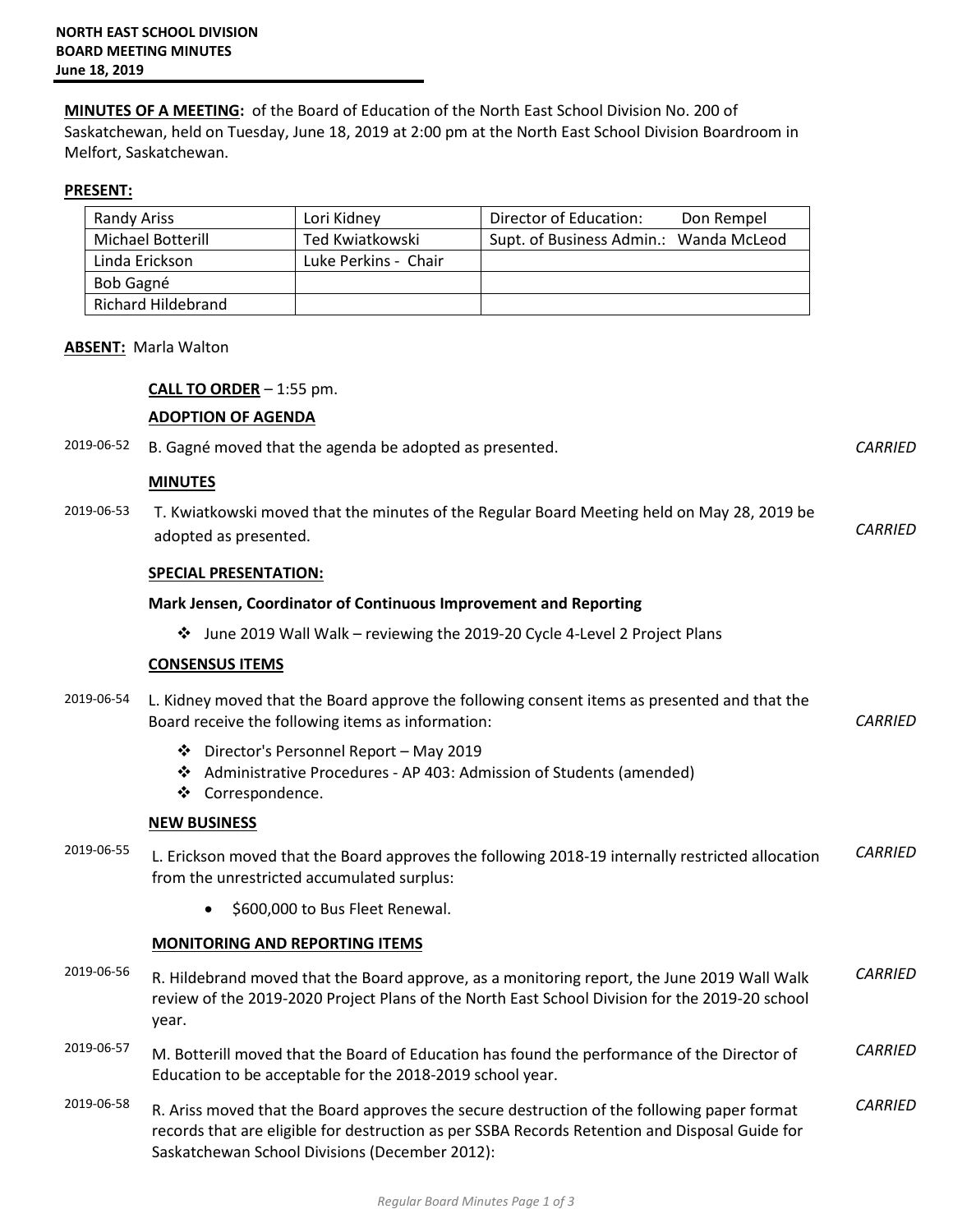- o 1 box containing: Melfort and Tiger Lily School Divisions receipt books from 1994 to 2005, North East School Division statistics documents from 2013 to 2015 and North East School Division financial reports from 2011 to 2013 and PST documents from 2006 to 2010;
- $\circ$  1 box of accounts receivable documents from 2011;
- o 21 boxes of accounts payable documents from 2010-11;
- o 5 boxes of employee expense documents from 2010-11;
- o 1 box of remittance documents from 2010-11;
- o 1 box of accounts receivable documents from 2008-09;
- o 1 box of accounts receivable documents from 2010;
- o 23 boxes of accounts payable documents from 2009-10;
- o 5 boxes of employee expense documents from 2009-10;
- o 1 box of Brunswick School accounting and finance documents from 2004 to 2009;
- o 1 box of Brunswick School petty cash and School Generated Funds bank statements from 1997 to 2004 and Brunswick School accounts payable invoices from 2004 to 2007;
- o 1 box of Brunswick School accounting and finance documents from 2008 to 2010;
- o 1 box of Brunswick School accounting and finance documents from 2006 to 2009;
- $\circ$  1 box of Brunswick School accounting and finance documents from 2006 to 2007;
- o 1 box containing: Hudson Bay Composite High School bank deposit slips and reconciliations, William Mason School bank deposit slips and reconciliations, North East School Division capital account reconciliations, North East School Division journal entries and Melfort Unit and Comprehensive Collegiate bank deposits and reconciliations and Porcupine Plain schools bank deposits and reconciliation, Star City School bank reconciliations and bank deposits, all from 2009 to 2010;
- $\circ$  1 box of journal entries, school bank accounts and deposit sweep documents from 2009 to 2010;
- $\circ$  1 box of US vendor cheques, journal entries, Tisdale Middle and Secondary School, Wagner School bank reconciliations, White Fox School bank reconciliations, Stewart Hawke Elementary School bank reconciliations, Tisdale Elementary School bank reconciliations, Zenon Park School bank reconciliations, Hudson Bay Composite High School bank reconciliations, LP Miller Comprehensive School bank reconciliations, all from 2009 to 2010;
- $\circ$  1 box of Maude Burke Elementary School bank reconciliations, Reynolds School bank reconciliations, Central Park School bank reconciliations, Gronlid Central School bank reconciliations, Bjorkdale School bank reconciliations, Brunswick School bank reconciliations, Melfort Unit and Comprehensive Collegiate Café bank reconciliations, Naicam School bank reconciliations, Statement of Accounts – School Taxes, accounts payable – employees and Saskatchewan PST documents, all from 2009-10;
- $\circ$  1 box of vendor Canadian cheques, employee electronic fund transfers, Charitable Donation Returns and bank reconciliations, all from 2009-10;
- o 1 box of school bus trip request forms from 2009-10;
- $\circ$  1 box of year end audit working papers from 2009-10 and budget and financial statement documents from 2010 to 2014;